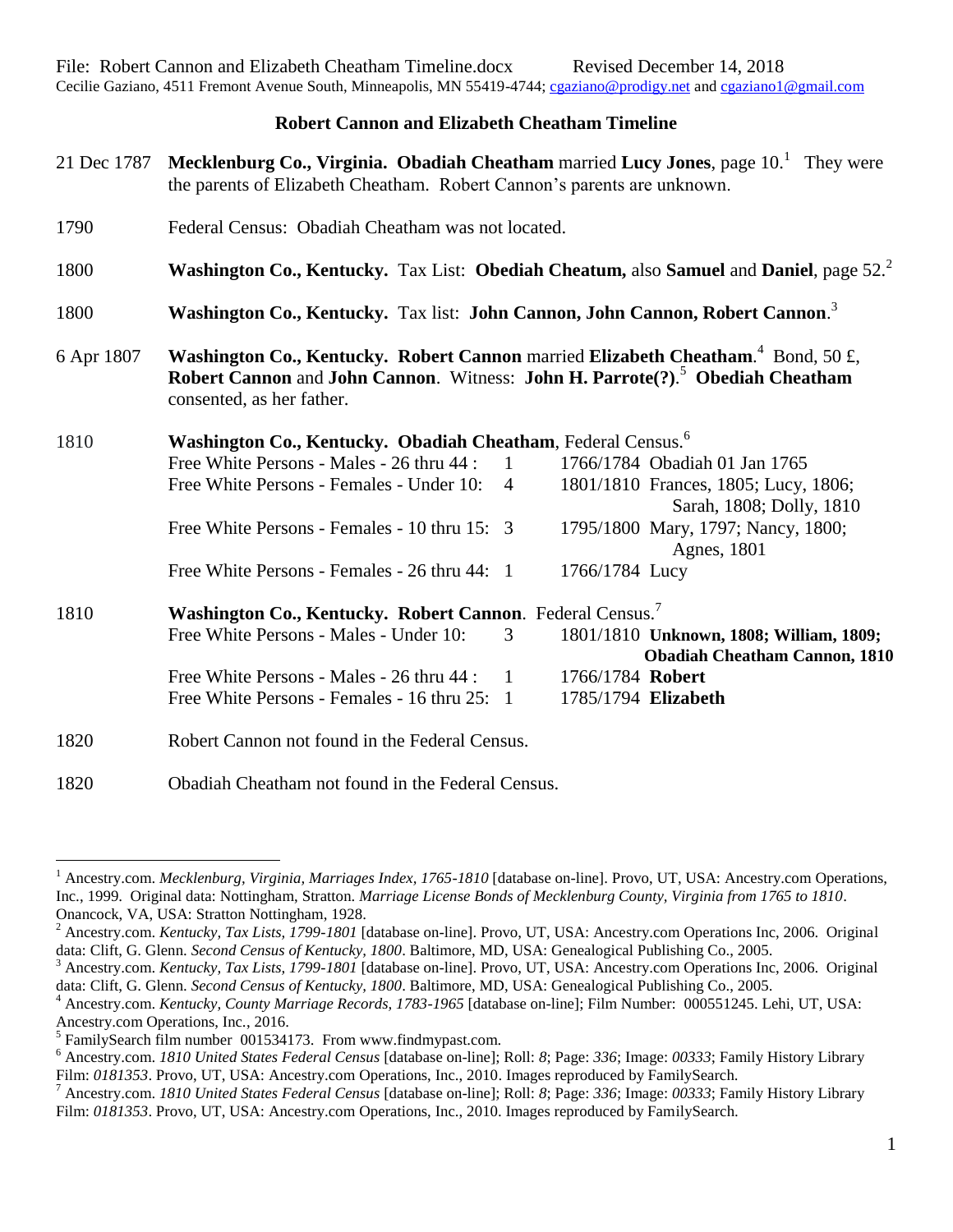File: Robert Cannon and Elizabeth Cheatham Timeline.docx Revised December 14, 2018

Cecilie Gaziano, 4511 Fremont Avenue South, Minneapolis, MN 55419-4744; [cgaziano@prodigy.net](mailto:cgaziano@prodigy.net) and [cgaziano1@gmail.com](mailto:cgaziano1@gmail.com)

| 1830 | Washington Co., Kentucky. Robert Cannon. Federal Census. <sup>8</sup> |                |                     |                                         |
|------|-----------------------------------------------------------------------|----------------|---------------------|-----------------------------------------|
|      | Free White Persons - Males - Under 5:                                 | 3              | $1826/1830$ *       |                                         |
|      | Free White Persons - Males - 10 thru 14:                              | 2              |                     | 1816/1820 James Anderson Cannon, 1821   |
|      |                                                                       |                |                     | <b>Robert S., 1820</b>                  |
|      | Free White Persons - Males - 15 thru 19:                              |                |                     | 1811/1815 Obadiah Cheatham Cannon, 1810 |
|      | Free White Persons - Males - 20 thru 29:                              | $\overline{1}$ |                     | 1801/1810 William, 1809                 |
|      | Free White Persons - Males - 50 thru 59:                              |                | 1771/1780 Robert    |                                         |
|      | Free White Persons - Females - Under 5:                               | $\mathcal{L}$  |                     | 1826/1830 Elizabeth, 1825; Mary, 1830   |
|      | Free White Persons - Females - 5 thru 9:                              | $\overline{1}$ | 1821/1825 *         |                                         |
|      | Free White Persons - Females - 10 thru 14: 3                          |                |                     | 1816/1820 Lucy, 1814; Nancy, 1816;      |
|      |                                                                       |                |                     | Martha, 1817                            |
|      | Free White Persons - Females - 40 thru 49: 1                          |                | 1781/1790 Elizabeth |                                         |

## **\*Analysis suggests these are grandchildren. See page 3.**

1833 **McDonough Co., Illinois.** "**Robert Cannon** came to Mc Donough County in 1833, and located on Section 6, in what is now Colchester Township. He was born in Pennsylvania, and afterwards removed to Kentucky. He married **Elizabeth Cheatham**, a native of Virginia. He was a millwright, carpenter, and cabinet maker, and followed his trade in Kentucky and for some time after coming to this county. On his arrival in the county, he purchased 40 acres of land, on which he built a log house. In this he resided with his family until his death occurred, in April, 1854. Mr. and Mrs. Cannon were the parents of three children, of whom **James Anderson Cannon** of Macomb Township was one."<sup>9</sup>

## 1840 **McDonough Co., Illinois.** Federal Census. **Robert Connon [Robert Connor] Robert Cannon**. 10

| Free White Persons - Males - 15 thru 19:     | 1821/1825 |                             |
|----------------------------------------------|-----------|-----------------------------|
| Free White Persons - Males - 20 thru 29:     | 1811/1820 | Robert? James?              |
| Free White Persons - Males - 60 thru 69:     | 1771/1780 | <b>Robert, 1780</b>         |
| Free White Persons - Females - 10 thru 14: 2 | 1826/1830 | Elizabeth, 1826; Mary, 1829 |
| Free White Persons - Females - 20 thru 29: 1 | 1811/1820 | Martha, Nancy, or Lucy      |
| Free White Persons - Females - 50 thru 59: 1 | 1781/1790 | Elizabeth, 1788             |

| 1850 | McDonough Co., Illinois. Federal Census. <sup>11</sup> |    |      |                   |  |  |  |
|------|--------------------------------------------------------|----|------|-------------------|--|--|--|
|      | Household Members: Name Age Birthdate                  |    |      | <b>Birthplace</b> |  |  |  |
|      | <b>Robert Cannon</b>                                   | 71 | 1779 | Pennsylvania      |  |  |  |
|      | Elizabeth Cannon                                       | 64 | 1786 | Virginia          |  |  |  |
|      | <b>Elisabeth Cannon</b>                                | 24 | 1826 | Kentucky          |  |  |  |
|      | Mary Cannon                                            | 21 | 1829 | Kentucky          |  |  |  |

 8 Ancestry.com. *1830 United States Federal Census* [database on-line]; Series: *M19*; Roll: *42*; Page: *123*; Family History Library Film: *0007821*. Provo, UT, USA: Ancestry.com Operations, Inc., 2010.

Images reproduced by FamilySearch.

<sup>9</sup> Chapter 23, Colchester Township, in *History of Mc Donough County, Illinois* (Springfield, Illinois: Continental Historical Co., 1885), page 592.

<sup>10</sup> Ancestry.com. *1840 United States Federal Census* [database on-line]; Page: *207*; Family History Library Film: *0007643*. Provo, UT, USA: Ancestry.com Operations, Inc., 2010.

<sup>11</sup> Ancestry.com. *1850 United States Federal Census* [database on-line]; Roll: M432\_116; Page: 318B; Family Number: 1240 Image: 486. Provo, UT, USA: Ancestry.com Operations, Inc., 2009. Images reproduced by FamilySearch.